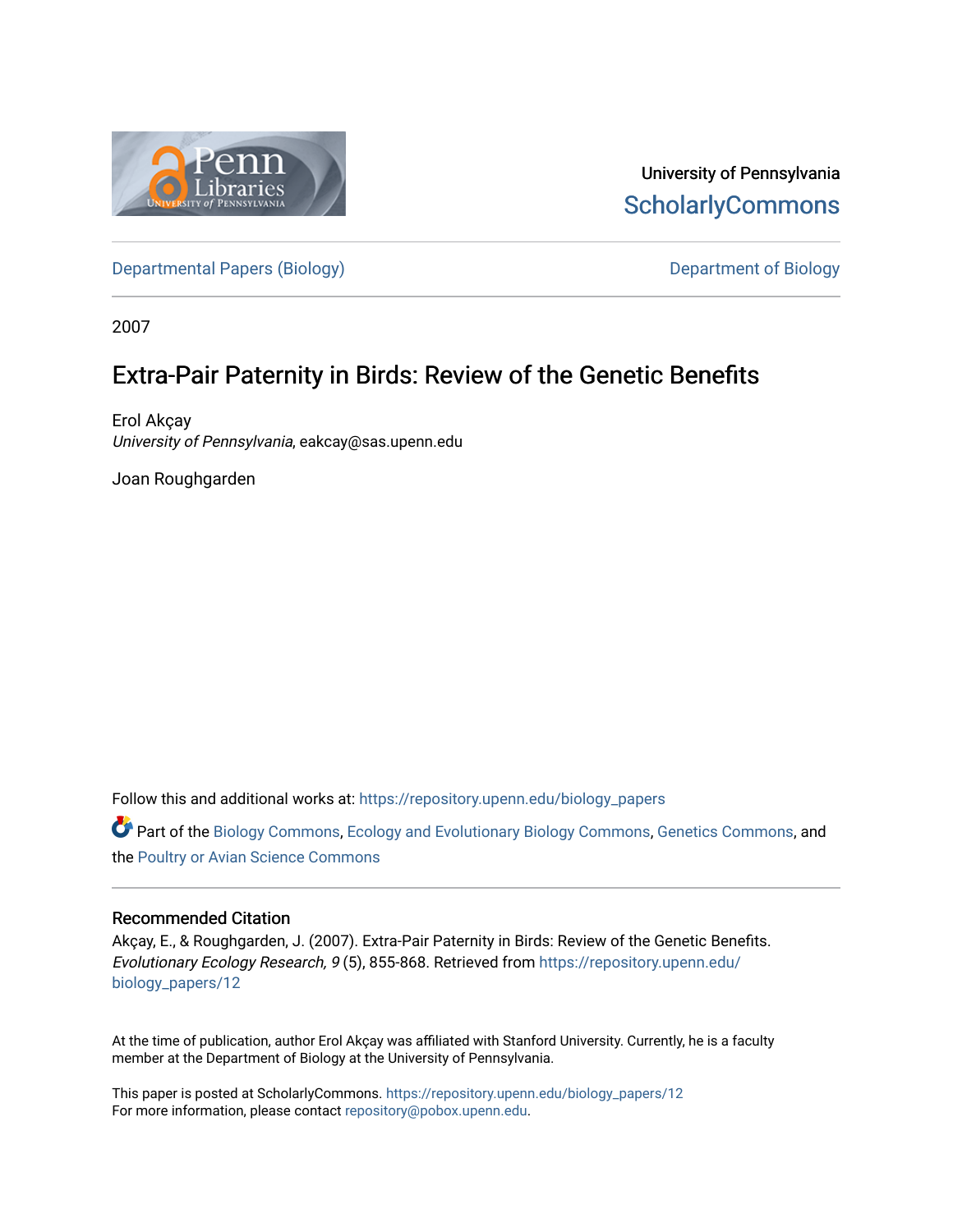## Extra-Pair Paternity in Birds: Review of the Genetic Benefits

## **Abstract**

Question: How well are genetic benefits hypotheses for extra-pair paternity supported by empirical evidence?

Data incorporated: Almost all published studies testing for genetic benefits from 1980 onwards (121 papers, 55 species).

Analysis methods: Collected key features and findings of each study in a database. Determined overall level of support for both good genes and compatible genes hypotheses. Conducted a formal metaanalysis on a subset of studies asking the following questions: (1) Do extra-pair mates of females have different phenotypes than their within-pair mates? (2) Do extra-pair offspring differ in viability from withinpair offspring? (3) Is there a correlation between the genetic similarity of a social pair and the incidence of extra-pair paternity?

Results: Both the good genes and compatible genes hypotheses failed to be supported in more than half of the species studied. The meta-analysis shows that extra-pair males are on average larger and older than within-pair males, but not different in terms of secondary sexual traits, condition or relatedness to the female. No difference was found between extra-pair and within-pair young in survival to the next breeding season. We found no significant correlation between pair genetic similarity and extra-pair paternity.

Conclusions: Genetic benefits are not strongly supported by available empirical data. New hypotheses are needed.

## **Disciplines**

Biology | Ecology and Evolutionary Biology | Genetics | Poultry or Avian Science

## **Comments**

At the time of publication, author Erol Akçay was affiliated with Stanford University. Currently, he is a faculty member at the Department of Biology at the University of Pennsylvania.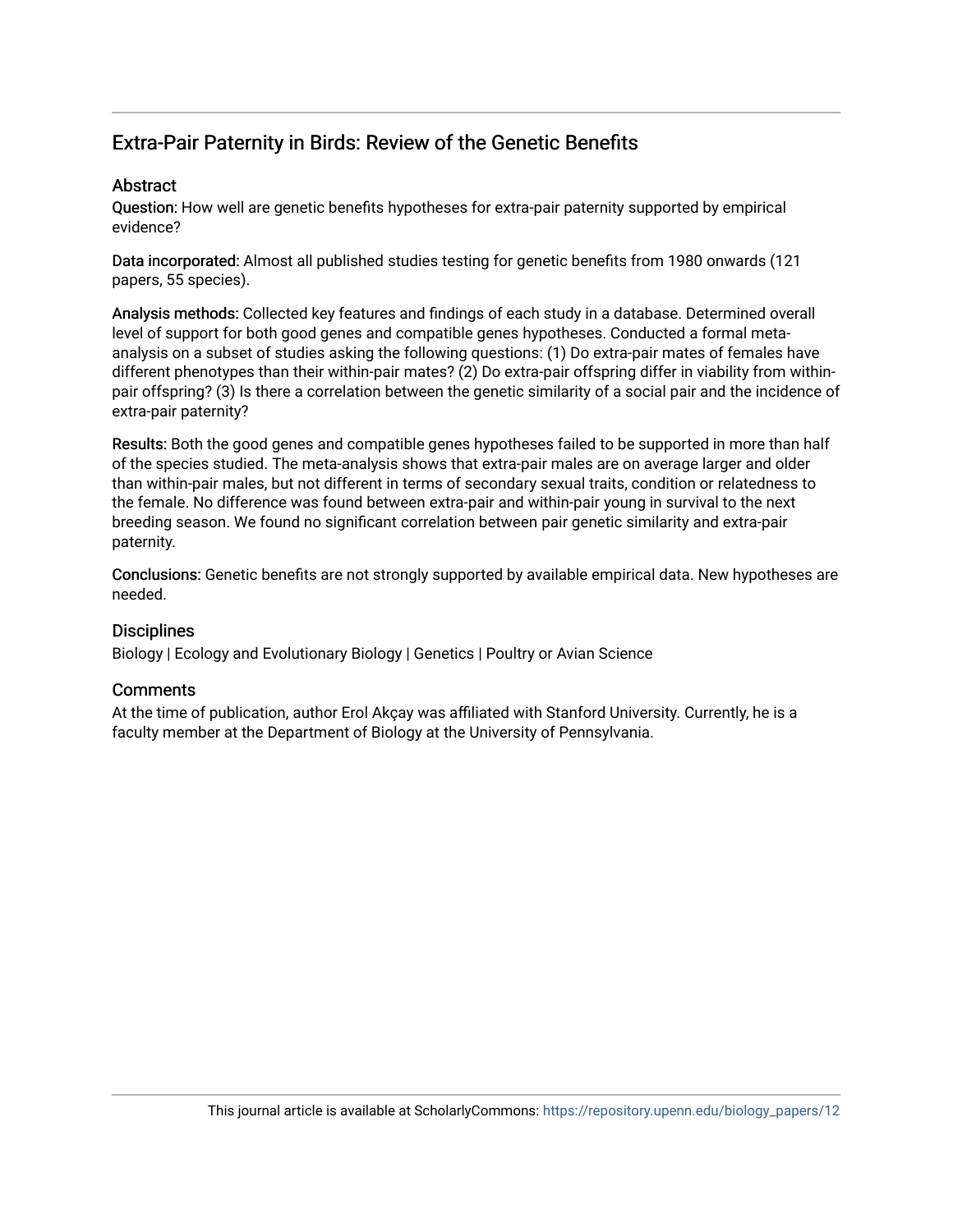## **Extra-pair paternity in birds: review of the genetic benefits**

Erol Akçay\* and Joan Roughgarden

*Department of Biological Sciences, Stanford University, 371 Serra Mall, Stanford, CA 94305, USA*

#### **ABSTRACT**

**Question:** How well are genetic benefits hypotheses for extra-pair paternity supported by empirical evidence?

**Data incorporated:** Almost all published studies testing for genetic benefits from 1980 onwards (121 papers, 55 species).

**Analysis methods:** Collected key features and findings of each study in a database. Determined overall level of support for both good genes and compatible genes hypotheses. Conducted a formal meta-analysis on a subset of studies asking the following questions: (1) Do extra-pair mates of females have different phenotypes than their within-pair mates? (2) Do extra-pair offspring differ in viability from within-pair offspring? (3) Is there a correlation between the genetic similarity of a social pair and the incidence of extra-pair paternity?

**Results:** Both the good genes and compatible genes hypotheses failed to be supported in more than half of the species studied. The meta-analysis shows that extra-pair males are on average larger and older than within-pair males, but not different in terms of secondary sexual traits, condition or relatedness to the female. No difference was found between extra-pair and withinpair young in survival to the next breeding season. We found no significant correlation between pair genetic similarity and extra-pair paternity.

**Conclusions:** Genetic benefits are not strongly supported by available empirical data. New hypotheses are needed.

*Keywords*: compatible genes, direct benefits, extra-pair paternity, good genes, meta-analysis.

#### **BACKGROUND**

Most birds are socially monogamous, yet most are not completely so genetically (Griffith *et al.*, 2002). This realization, brought about by molecular methods utilized in the last two decades, has spurred great interest in elucidating the evolution and maintenance of extra-pair reproductive activity in birds. Initially, interest was focused on whether and why males do not or cannot guard their mates to prevent extra-pair copulations, generating a variety of predictions on the relation of breeding demographics with extra-pair paternity (Griffith *et al.*,

<sup>\*</sup> Author to whom all correspondence should be addressed. e-mail: erol@stanford.edu Consult the copyright statement on the inside front cover for non-commercial copying policies.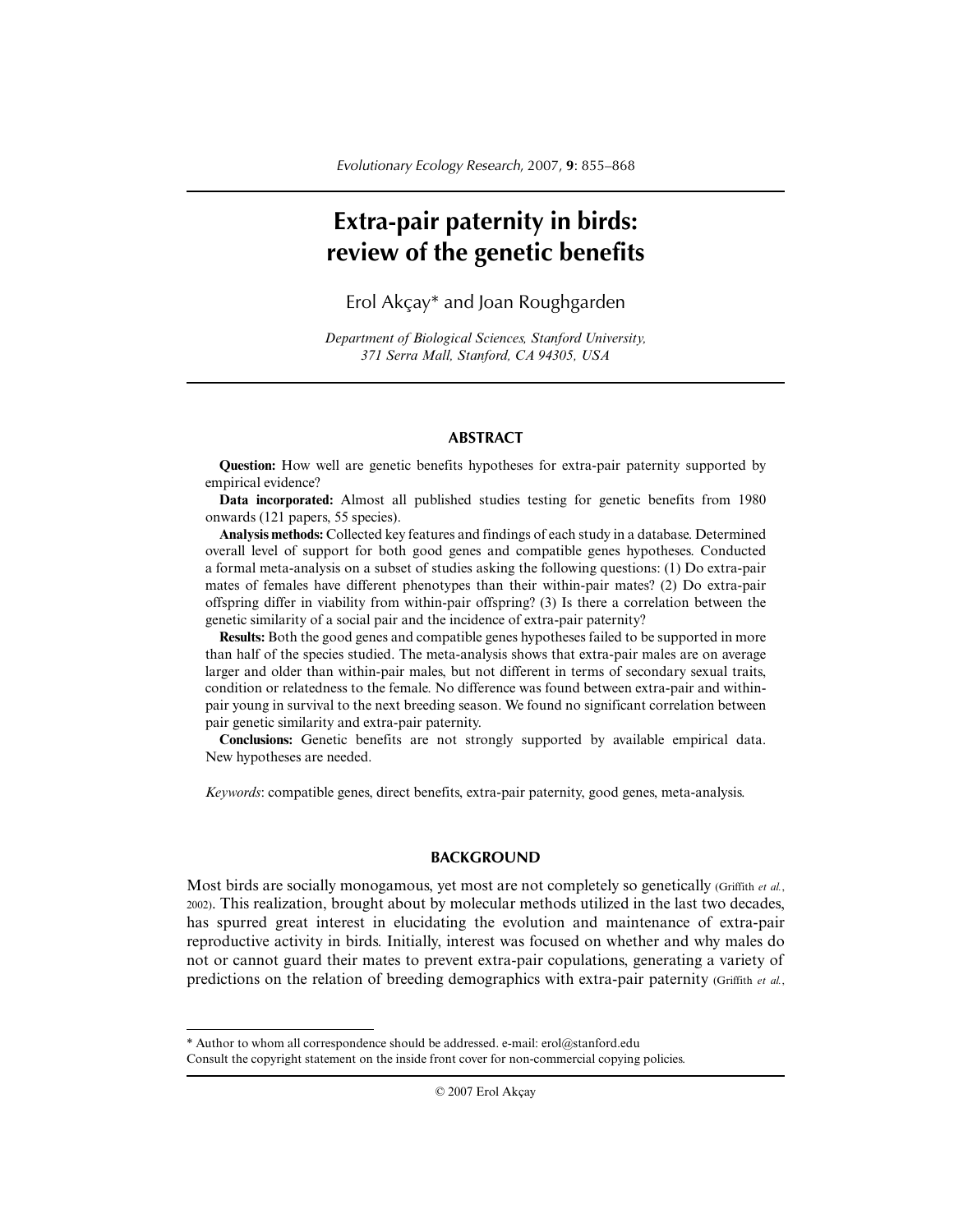2002). It has since been realized that females may be active players in creating the observed pattern by choosing whether to have extra-pair copulations with different males. This realization focused the research effort on what females might be gaining from extra-pair copulations (Petrie and Kempenaers, 1998; Westneat and Stewart, 2003). The most prominent hypotheses postulate an indirect, genetic benefit for the female's offspring from having an extra-pair sire. These hypotheses observe that interactions concerning ecological benefits mostly occur within the social pair bond and contend that extra-pair copulations are unlikely to result in substantial gains or losses in such. This leads to the conclusion that the gains, if any, from extra-pair paternity are likely to be genetic in nature. Two types of genetic benefits are commonly considered: one that is additive and one that is non-additive, referred to as the 'good genes hypothesis' and 'compatible genes hypothesis', respectively (Neff and Pitcher, 2005).

The genetic benefits perspective has dominated the research effort on extra-pair paternity for almost two decades, but recently it has been challenged as empirically unsupported and inadequate. In their review of extra-pair copulation behaviour, Westneat and Stewart (2003) argued that the behavioural evidence for female pursuit of extra-pair copulations in many species is weak, and that such copulations might be the result of mainly male pursuit. More recently, Arnqvist and Rowe (2005) collated data from six species and estimated that the magnitude of positive indirect selection acting through offspring is close to zero and nonsignificant. They also pooled data from 12 other species and found that extra-pair paternity is correlated with loss of paternal care in those species, which might cause a significant selection pressure against extra-pair copulation behaviour. They concluded therefore that females are unlikely to benefit from having extra-pair copulations, and that such copulations should instead be regarded as a case of sexual conflict, where male strategy is actually harming the females. However, Griffith (2007) objected to this conclusion, and argued that there might be other benefits of extra-pair copulations to females, mostly focusing on protection against infertility of the social mate. Meanwhile, papers on genetic benefits hypotheses keep appearing in increasing numbers.

We aim to contribute to the debate by compiling and presenting an exhaustive documentation of two decades of published research. Such a comprehensive compilation will allow researchers to assess objectively the published evidence when designing their studies and interpreting their results. We also conduct a meta-analysis to evaluate three important predictions of the genetic benefits hypotheses:

- extra-pair males should differ from within-pair males in a trait reflecting genetic quality or in relatedness to the females;
- extra-pair young should survive better than within-pair young; and
- the occurrence of extra-pair paternity should be positively correlated to the relatedness of a social pair.

To our knowledge, the first and third of these predictions have never been evaluated before using meta-analysis. The meta-analysis by Arnqvist and Rowe (2005) had addressed the second item in this list; however, our analysis differs from theirs in that we use direct measurements of survival and recruitment. In the final section, we discuss possible conclusions that can be drawn from our results. We end the paper with a call for alternative hypotheses, and suggest that more research should be focused on interactions between involved parties.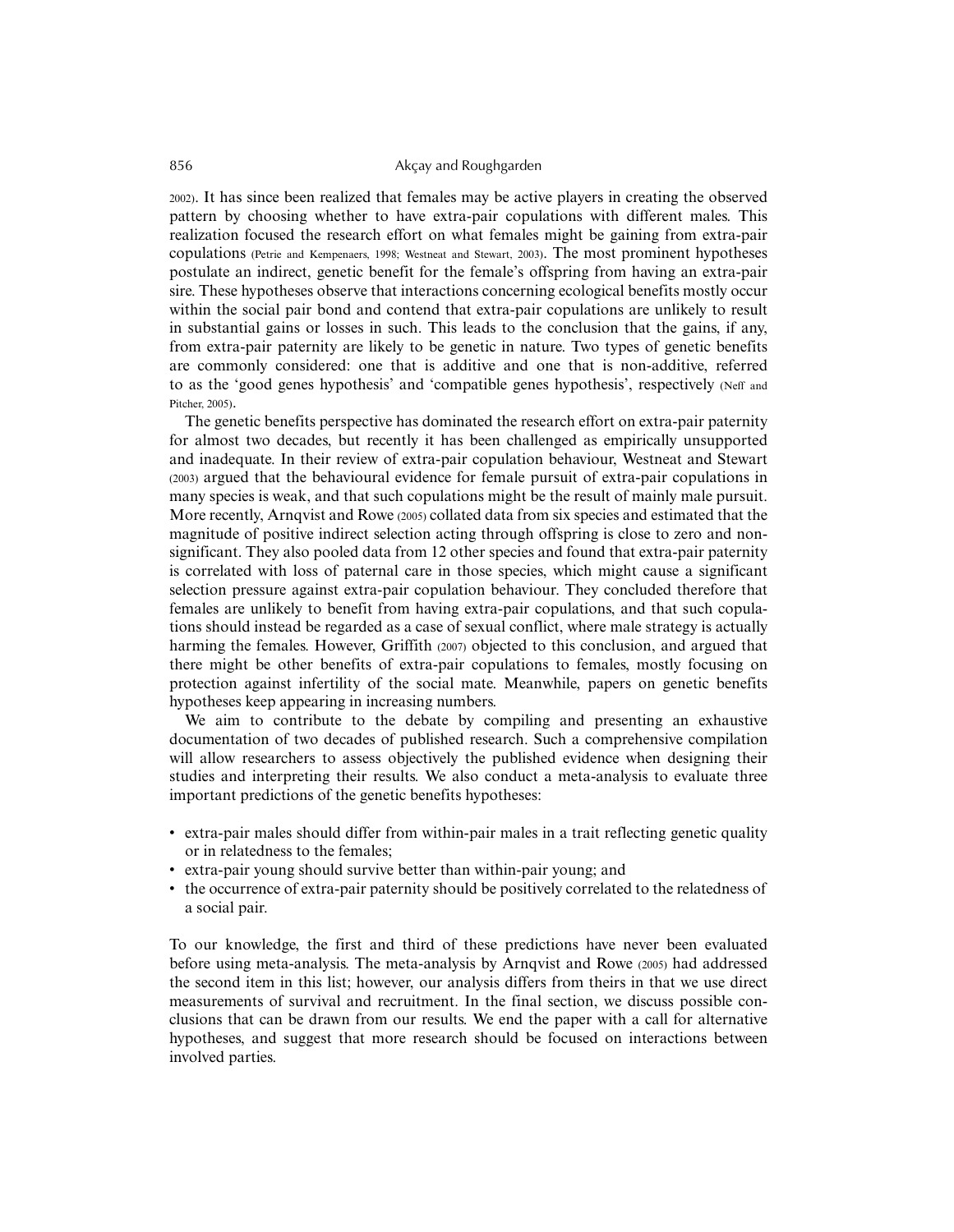#### **Summary of the genetic benefits hypotheses**

According to the good genes hypothesis (Jennions and Petrie, 2000; Neff and Pitcher, 2005), there exists additive genetic variation in fitness among males. In other words, there is a genetic hierarchy with some males having 'better' genetic quality than others, which results in higher viability or attractiveness of those males. The good genes hypothesis states that males will be selected to advertise their genetic quality and females to prefer copulating with males carrying good genes. In most bird species, however, not all females can pair with the most preferred males because of the constraint of social monogamy. Consequently, females paired to nonpreferred males might try to 'trade up' – that is, have copulations with a more attractive male – to obtain better genes for her offspring. In this way, females might secure both the direct benefits of parental care and the genetic benefits of the 'good genes' at the same time. In the conventional interpretation of the good genes hypothesis, males advertise their genetic 'quality' by some signalling mechanisms, which might be behavioural (such as song or courtship) or morphological (such as bright feathers or a larger body). Consequently, studies on the good genes hypothesis often look for relationships between within- and/or extra-pair paternity and male behavioural and/or morphological traits. A more precise test is to compare extra-pair sires with the social mate of the females they sired offspring with. Finally, the ultimate test for the good genes hypothesis is that extra-pair young should have higher fitness than their maternal half-sibs, the within-pair young.

An alternative to the good genes hypothesis is that not all females choose the same genes, but rather, each of them prefers different ones. Such differences in preference can be due to genetic incompatibility that might arise from sexually antagonistic co-evolution (Zeh and Zeh, 1996) or due to high relatedness between paired individuals (Blomqvist *et al.*, 2002). In this scenario, genetic benefits to females are due to the interaction between maternal and paternal genomic contributions. Females are predicted to pursue extra-pair copulations to increase the chances of securing a paternal contribution that is more compatible with their own contribution (Zeh and Zeh, 1997). In practice, most studies of the compatible genes hypothesis use relatedness or genetic similarity between partners as the test variable. Empirical tests of the compatible genes hypothesis are similar to those of the good genes hypothesis, with one important difference when comparing extra-pair young and within-pair young: under the compatible genes hypothesis, in addition to having higher fitness than their maternal half-sibs, extra-pair young can also have higher fitness than their paternal half-sibs (e.g. Johnsen *et al.*, 2000).

#### **THE DATABASE**

We have compiled a database of studies that tested either the good genes hypothesis or compatible genes hypothesis. We searched three databases (Biosis, ISI Science Citation Index, and ISI Social Science Citation Index) using multiple keywords related to extra-pair paternity and genetic quality in August 2006 and March 2007. We included years from 1980 to 2007 and selected studies that satisfied the following criteria: (1) the study had to report molecular exclusion and/or assignment of paternity; (2) the rate of extra-pair paternity needed to be non-zero; and (3) the study had to present at least one test of the genetic benefits hypotheses. From studies satisfying these conditions, we eliminated several that tested the good genes hypothesis using offspring sex-ratio (Trivers and Willard, 1973), since it is unlikely that this mechanism is functioning in the context of extra-pair paternity.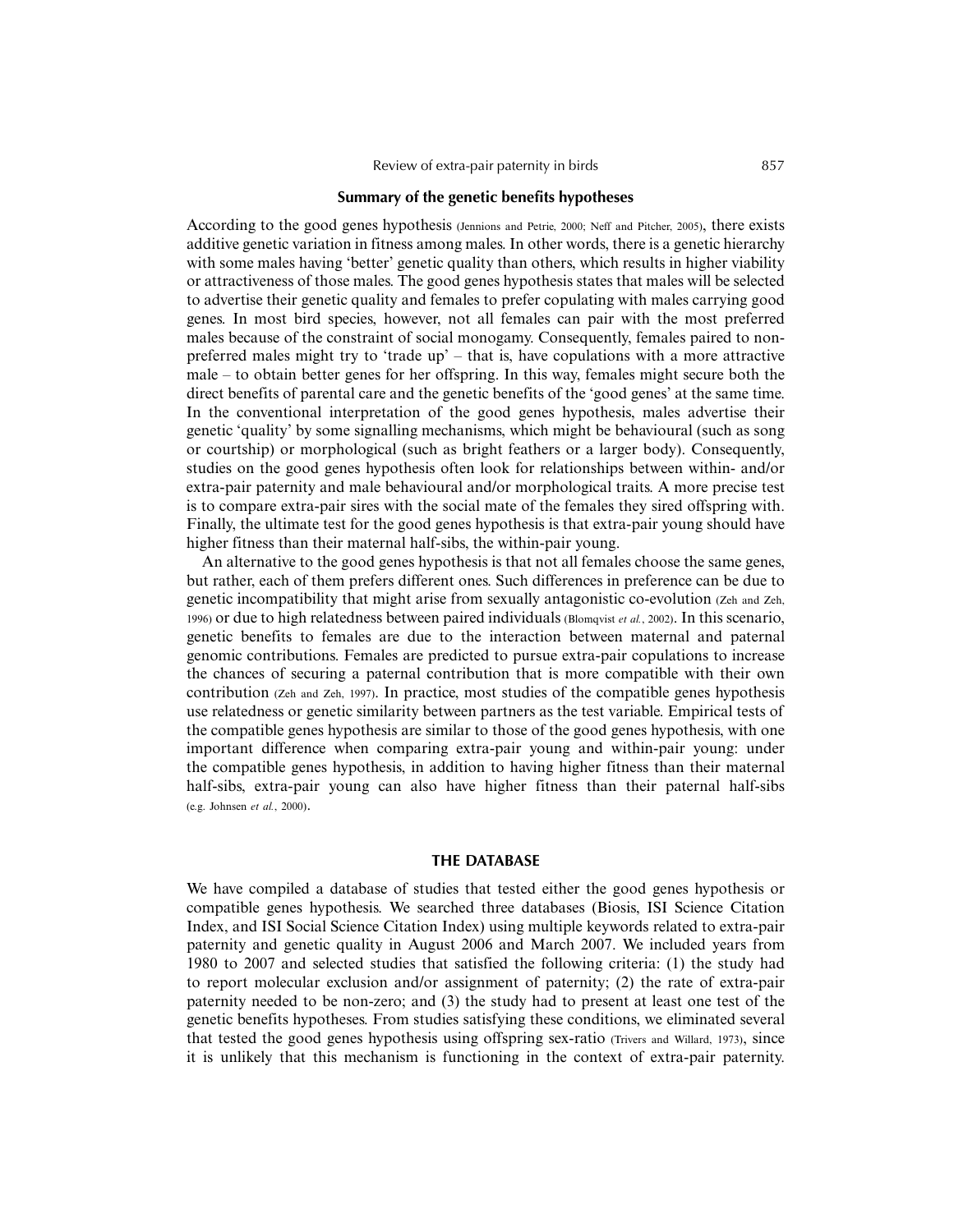We supplemented the database with studies satisfying the above criteria that were cited in previous reviews (Møller and Ninni, 1998; Griffith *et al.*, 2002). In total, 121 studies were included in the resulting database (the full database can be found in the Online Appendix at http://evolutionary-ecology.com/data/2203appendix.pdf).

For each of the studies, the following data were extracted: name of the species, percentage of broods with extra-pair paternity, percentage of extra-pair paternity among all offspring, whether good genes effects were found, how good genes effects were inferred, whether compatible genes effects were found, and how compatible genes effects were inferred. We also noted whether any empirical evidence for direct benefits or a behavioural interaction between the extra-pair male and extra-pair young were reported. Reports of direct benefits were rare (e.g. Gray, 1997), while behavioural data on the interaction of the extra-pair mate with the extra-pair young is virtually non-existent.

#### **The overall pattern**

The 121 studies contained in the database were conducted on 55 different species. Some species and genera were more heavily represented in the database than others, reflecting the fact that researchers tend to focus on particular organisms. Altogether, 106 studies, conducted on 51 species, contained a test of the good genes hypothesis. To decide whether the good genes hypothesis was supported in a given species, we took into account all studies available in the database. For 32 species, the good genes hypothesis was tested with only one paper, whereas for 19 species, more than one study was available. The overall pattern is summarized in Table 1. The compatible genes hypothesis, on the other hand, was tested in 34 of the studies in the database, representing 24 species. The results for those studies are summarized in Table 2.

The most straightforward test of the good genes hypothesis is to compare the paternity rate of males within their own broods and look for correlations with a male trait that might

| Supports good<br>genes hypothesis $(\%)$ | Doesn't support good<br>genes hypothesis $(\% )$ |
|------------------------------------------|--------------------------------------------------|
| 45 $(42\%)$                              | 61(58%)<br>29(57%)                               |
|                                          | 22(43%)                                          |

**Table 1.** Number of studies and species where the good genes hypothesis (GGH) was supported or not

**Table 2.** Number of studies and species where the compatible genes hypothesis (CGH) was supported or not (for three species, the results were mixed)

|                | Supports compatible<br>genes hypothesis $(\% )$ | Doesn't support compatible<br>genes hypothesis $(\%)$ |  |
|----------------|-------------------------------------------------|-------------------------------------------------------|--|
| Papers         | $15(44\%)$                                      | $19(56\%)$                                            |  |
| <b>Species</b> | 11 $(44\%)$                                     | 11 $(44\%)$                                           |  |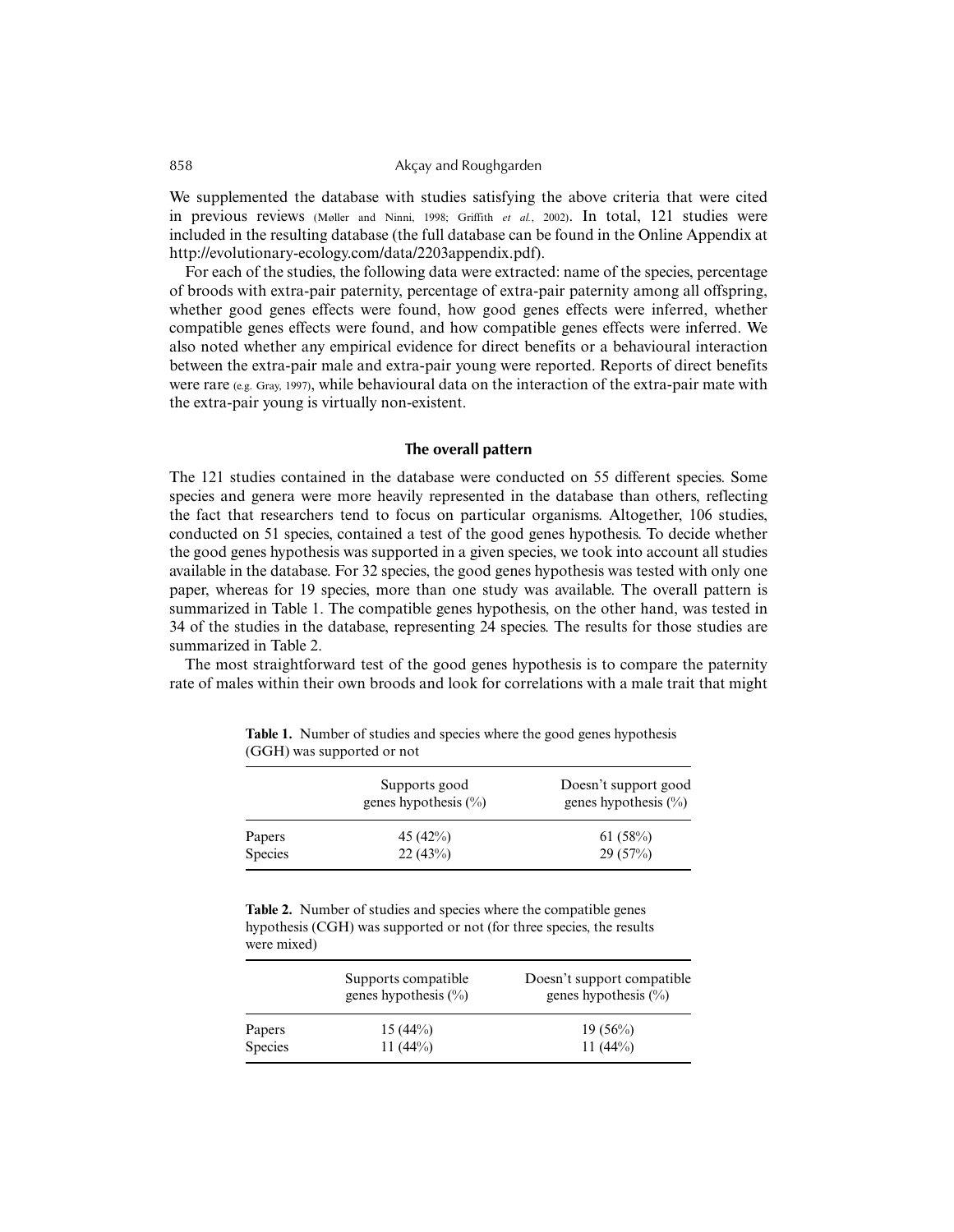indicate genetic quality. Low-quality males are expected to have lower within-pair paternity than high-quality males, and males gaining extra-pair paternity should be of higher quality than males not gaining extra-pair paternity. Tests of the first prediction mirror the overall pattern in the database: of 75 studies testing this prediction, 30  $(40\%)$  support it, while 45 (60%) find either no significant relationship or a significant relationship in the reverse direction. For the second prediction, we found that of 23 studies, 12 (52%) found a significant relationship between male trait and extra-pair paternity gained, while 11 (48%) found no significant positive relationship. These results suggest that the prediction of the good genes hypothesis that, in general, males losing paternity should be of lower quality and males gaining paternity should be of higher quality, does not hold true in more than half of the cases.

A more precise prediction from the good genes hypothesis is that female choice for extra-pair mates will, on average, favour males of higher quality than their social (withinpair) partners. This would still be true if the female was paired to a higher than average male, but there were males of even higher quality nearby. Similarly, males of lower than average quality might gain extra-pair copulations from neighbouring females who are mated to even lower quality males. In both of these cases, the correlation between paternity and male traits might be masked by such sampling patterns, but extra-pair males would still be, on average, of higher quality than within-pair males. Of 38 studies testing this prediction, 19 (50%) found that extra-pair males were different than within-pair males in some trait that might reflect genetic quality, and in 19 (50%) no such difference was found.

The good genes hypothesis predicts that extra-pair young will have higher fitness than within-pair young either because of increased viability or increased mating success. This allows for direct testing of the good genes hypothesis by measuring offspring fitness or its components. In practice, almost all studies that we identified use viability, or some trait that may be correlated with it, due to the difficulties of measuring total fitness in the wild. Only one study (Schmoll *et al.*, 2005) in the database compared the number of grandchildren produced to a female via her extra-pair young and within-pair young, a much more complete measure of fitness. This study produced equivocal results, with within-pair young having higher fitness among eggs hatching earlier in the season, and extra-pair young having higher fitness among later hatching eggs. Overall, the results of 23 studies testing for differences between extra-pair young and within-pair young in fitness-related traits suggest that such differences are rarely found: only 6 studies (26%) found that extra-pair young were different than within-pair young, with 17 (74%) reporting either non-significant or inconsistent differences. Thus, direct evidence for indirect viability benefits to offspring is very scarce.

#### **META-ANALYSIS**

The summary presented above provides a useful overview to the field, indicating that empirical support for genetic benefits is equivocal overall. We have also conducted a formal meta-analysis on a subset of studies to get a more quantitative assessment of the published empirical results. First, we focused on the differences between extra-pair and within-pair males in various trait categories, because this prediction of the good genes hypothesis has yet to be subjected to meta-analysis (for meta-analyses dealing with the other two predictions, see Møller and Ninni, 1998; Arnqvist and Rowe, 2005). Moreover, this measure is expected to reflect female choice more closely, making it a more precise test of genetic benefits hypotheses than simply correlating paternity to male traits. Second, we asked whether there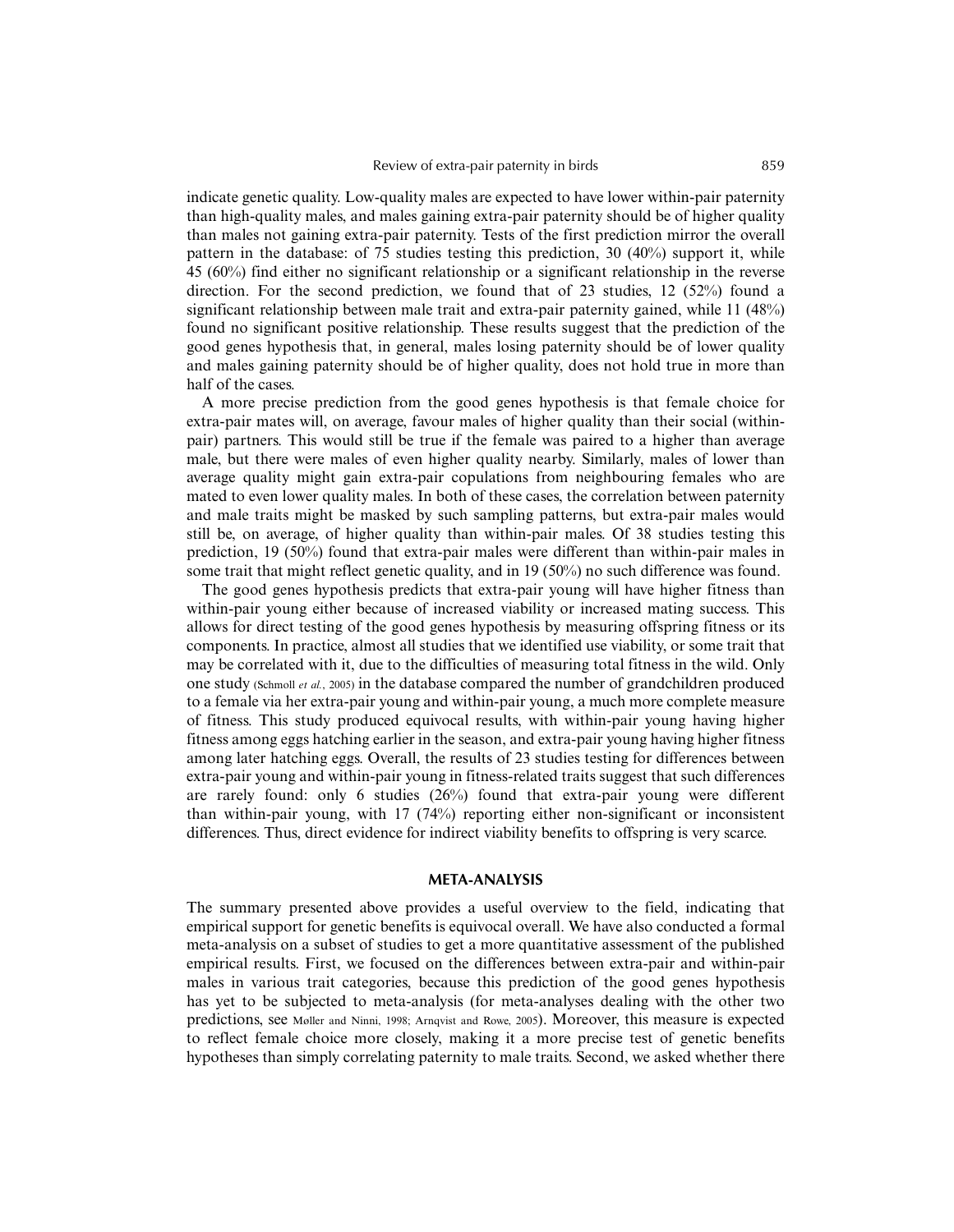is any relationship between the relatedness of paired individuals to extra-pair paternity, providing the first evaluation of the compatible genes hypothesis with meta-analytic methods. Lastly, in the most direct test of the genetic benefits hypotheses, we analysed whether extra-pair young and within-pair young were different from each other in terms of survival.

#### **Meta-analytic methods**

We have extracted effect sizes and sample sizes from 36 studies included in the database. Many studies reported comparisons between within-pair and extra-pair males in multiple traits, and we have included all effect sizes. We transformed all effect sizes into correlation coefficients *r*, and then into Fisher's *z*, using transformations by Rosenthal (1994) (tables with effect sizes can be found in the Online Appendix at http://evolutionary-ecology.com/data/ 2203appendix.pdf). Most tests for the extra-pair male/within-pair male and extra-pair young/within-pair young comparisons were paired *t*-tests, in which case the formulae given by Rosenthal (1994) can lead to overestimation of effect size (Dunlap *et al.*, 1996). This should not be a problem if the true effect size is around zero, but can have an effect with true effect sizes different than zero. Therefore, the magnitude of our effect sizes should be interpreted as upper bounds. We categorized traits into four: size, age, condition, and secondary sexual traits. We analysed each trait group separately. When more than one trait was measured for each trait category (e.g. both tarsus and wing sizes for size), we combined the effect sizes by two methods. If one of the comparisons had a significantly larger effect size than others, we found the *P* level for that comparison and multiplied it with the number of comparisons that were made within the trait group. If the effect sizes were of similar magnitude, we took the mean of *z*, weighted by the sample size for each test, in which case the sample size for the study was also averaged. We used studies rather than species as the analysis unit, since the number of studies for each trait was not very large and there were few cases where more than one study on the same trait group of the same species was included. Some studies divided data into two groups and reported results separately for these (e.g. Foerster *et al.*, 2003). In these cases, we treated these subsamples as two studies. To estimate the overall effect size, we employed both fixed and random effects models (Shadish and Haddock, 1994). We report the results from the random effects analysis whenever there is significant heterogeneity between studies. The overall effect size for fixed effects models is computed as

$$
\bar{z} = \frac{\sum_{j} (n_j - 3)z_j}{\sum_{j} (n_j - 3)}.
$$
\n
$$
(1)
$$

For random effect models, the mean effect is calculated as

$$
\bar{z} = \frac{\sum_{j} w_{j} z_{j}}{\sum_{j} w_{j}},
$$
\n(2)

where  $w_i = 1/[v^* + 1/(n_i - 3)]$  is the weighting factor, and  $v^*$  is the estimator for betweenstudy variance, calculated according to equation 18.23 in Shadish and Haddock (1994). For fixed and random effect sizes, we calculated the 95% confidence intervals using equations given by Shadish and Haddock (1994).

In meta-analyses that calculate mean effect sizes, publication bias against non-significant or significant negative results is a potential problem that can affect the overall conclusions.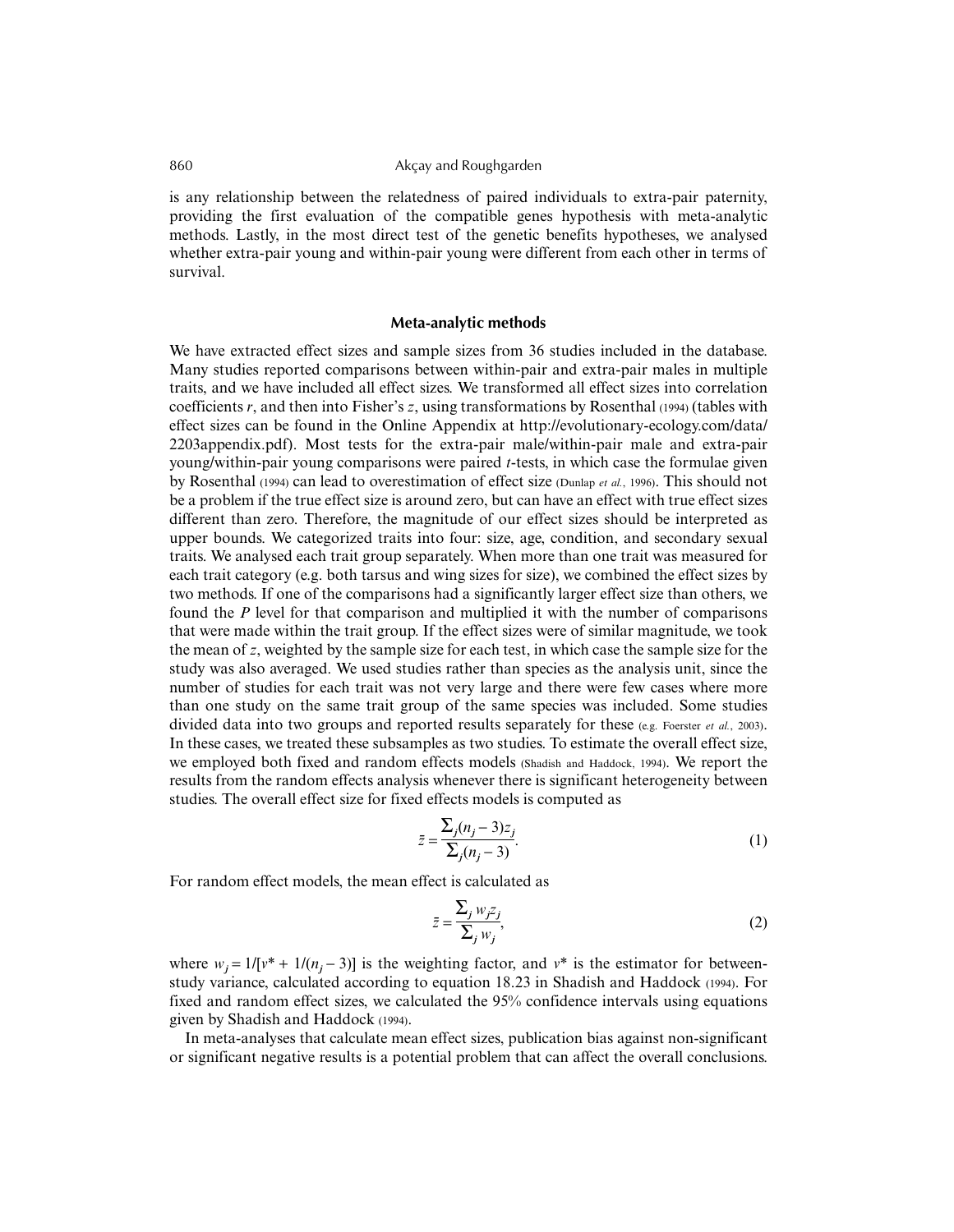To test and correct for publication bias, we employed the 'trim and fill' method (Duval and Tweedie, 2000a; Jennions and Møller, 2002). This method formalizes the use of the funnel graph (i.e. a plot of effect size versus within-study variance) by trying to infer how many studies are missing and then accounting for them by filling in mirror images of existing studies with positive results. Statistically, there are three estimators of the number of missing studies, of which two are recommended by Duval and Tweedie (2000a)  $(L_0^+$  and  $R_0^+$ ). Following Duval and Tweedie (2000b), we have used both  $R_0^+$  and  $L_0^+$  in each case to judge the sensitivity of our estimate of  $k_0$ .

#### **Results from the meta-analysis**

For differences between extra-pair and within-pair males, we have compiled effect sizes from a total of 45 studies. The mean effect sizes in different trait groups are summarized in Table 3. Mean effect sizes were significantly different than zero for secondary sexual traits, size, and age (Table 3, Fig. 1; but see below for corrections for publication bias). For condition and relatedness to females, the mean effect size was not statistically significant. In all trait groups except relatedness to females, there was a significant heterogeneity across the sample, suggesting that true effect sizes vary between studies and, presumably, species.

To evaluate how robust these results are against publication bias, we employed the trim and fill method (Duval and Tweedie, 2000a). Results are summarized in Table 4 and Fig. 2. We found that an indication of significant publication bias for secondary sexual characteristics [number of missing studies,  $k_0 = 6$ ,  $P \approx 0.025$  (see table 4 in Duval and Tweedie, 2000b)]. Accounting

|                  | Mean effect size | CI                  | $O$ (significance level) | N  |
|------------------|------------------|---------------------|--------------------------|----|
| Secondary sexual | 0.2947           | (0.0952, 0.4715)    | 69.65 $(P = 10^{-7})$    | 20 |
| <b>Size</b>      | 0.1274           | (0.0147, 0.2369)    | 35.40 $(P = 0.035)$      | 23 |
| Condition        | 0.1104           | $(-0.0484, 0.2637)$ | 36.48 $(P = 0.002)$      | 17 |
| Age              | 0.3147           | (0.1758, 0.4536)    | 27.60 $(P = 0.016)$      | 15 |
| Relatedness      | 0.0324           | $(-0.0487, 0.1131)$ | $11.86 (P = 0.53)$       | 14 |

**Table 3.** Mean effect sizes and 95% confidence intervals for comparisons between extra-pair males and within-pair males, as correlation coefficients

*Note*: The statistic *Q* and the associated significance *P* measure heterogeneity of effect sizes in the sample. *N* is the number of studies included in the sample. For relatedness to females, effect sizes are from the fixed effects model; all other effect sizes are from random effect models.

**Table 4.** Mean effect sizes and 95% confidence intervals for extra-pair male/within-pair male comparisons after correcting for publication bias using the trim and fill method

|                  | Mean effect size | CI                  | $Q$ (significance level) |
|------------------|------------------|---------------------|--------------------------|
| Secondary sexual | 0.0788           | $(-0.1457, 0.2955)$ | $123.10 (P=0)$           |
| <b>Size</b>      | 0.1328           | (0.0157, 0.2463)    | 39.01 $(P = 0.018)$      |
| Condition        | 0.1104           | $(-0.0484, 0.2637)$ | 36.48 $(P = 0.002)$      |
| Age              | 0.2559           | (0.1105, 0.3907)    | $39.35 (P = 0.001)$      |
| Relatedness      | 0.0118           | $(-0.0673, 0.0908)$ | $17.45 (P = 0.292)$      |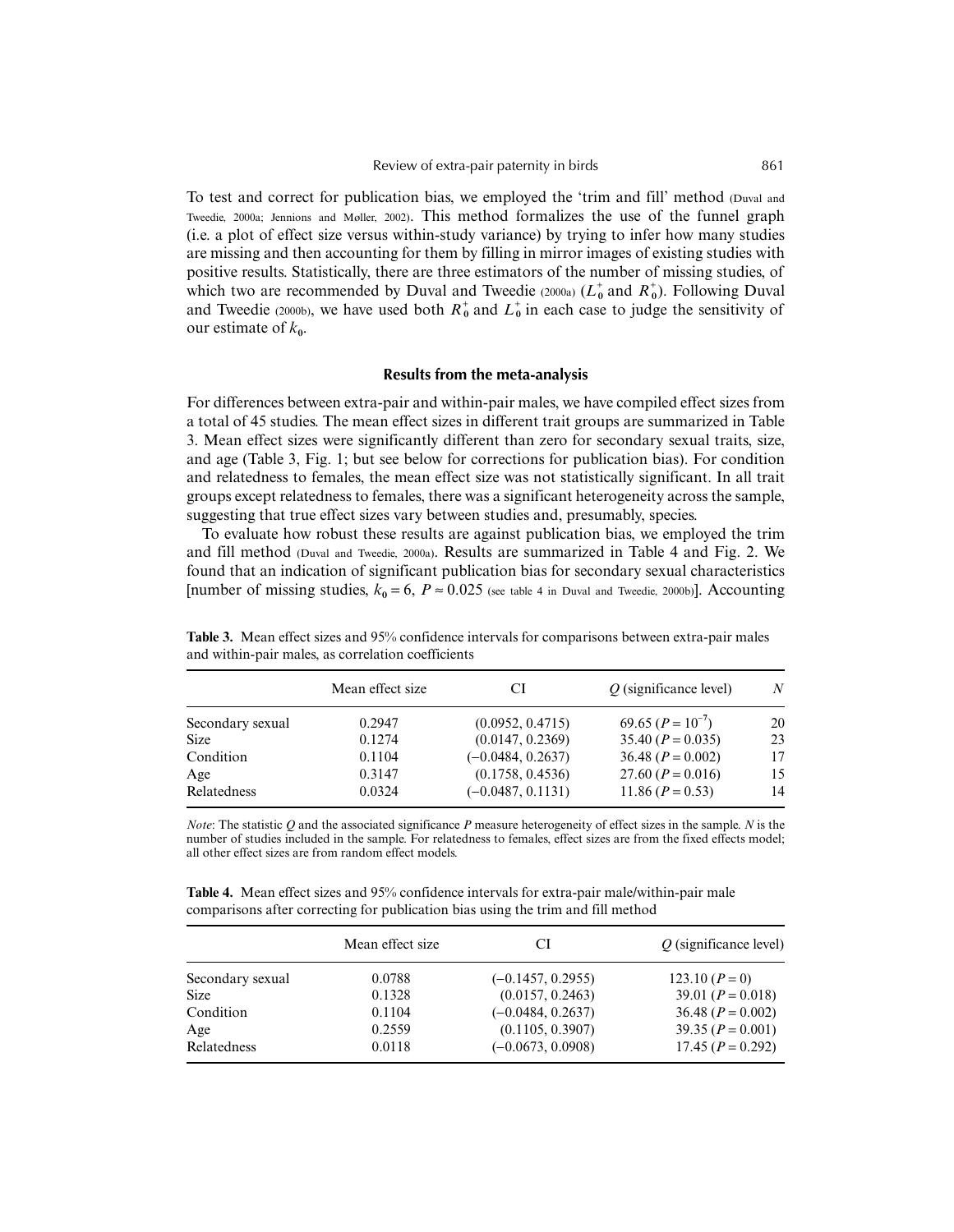

**Fig. 1.** Mean effect sizes and 95% confidence intervals before correction for publication bias. The first five bars compare extra-pair males to within-pair males ( $SS =$  secondary sexual traits,  $S =$  size,  $C =$  condition,  $A = age$ ,  $RF =$  relatedness to the female). PR stands for the relation of pair relatedness to the occurrence or level of extra-pair paternity and OS (offspring survival) for differences in survival between extra-pair young and within-pair young.



**Fig. 2.** Effect sizes and confidence intervals after correcting for publication bias with the trim and fill method (Duval and Tweedie, 2000a). Abbrevations as in Fig. 1; the estimated number of missing studies, *k***0**, is given below each bar.

for this bias resulted in a qualitative difference in the results: the mean effect size was not different than zero anymore. Therefore, we cannot conclude that extra-pair males are different than within-pair males in secondary sexual traits. As a further test of publication bias, we checked the existence of a correlation between effect and sample sizes in the samples (Palmer, 1999). For secondary sexual traits, the correlation was not significant with the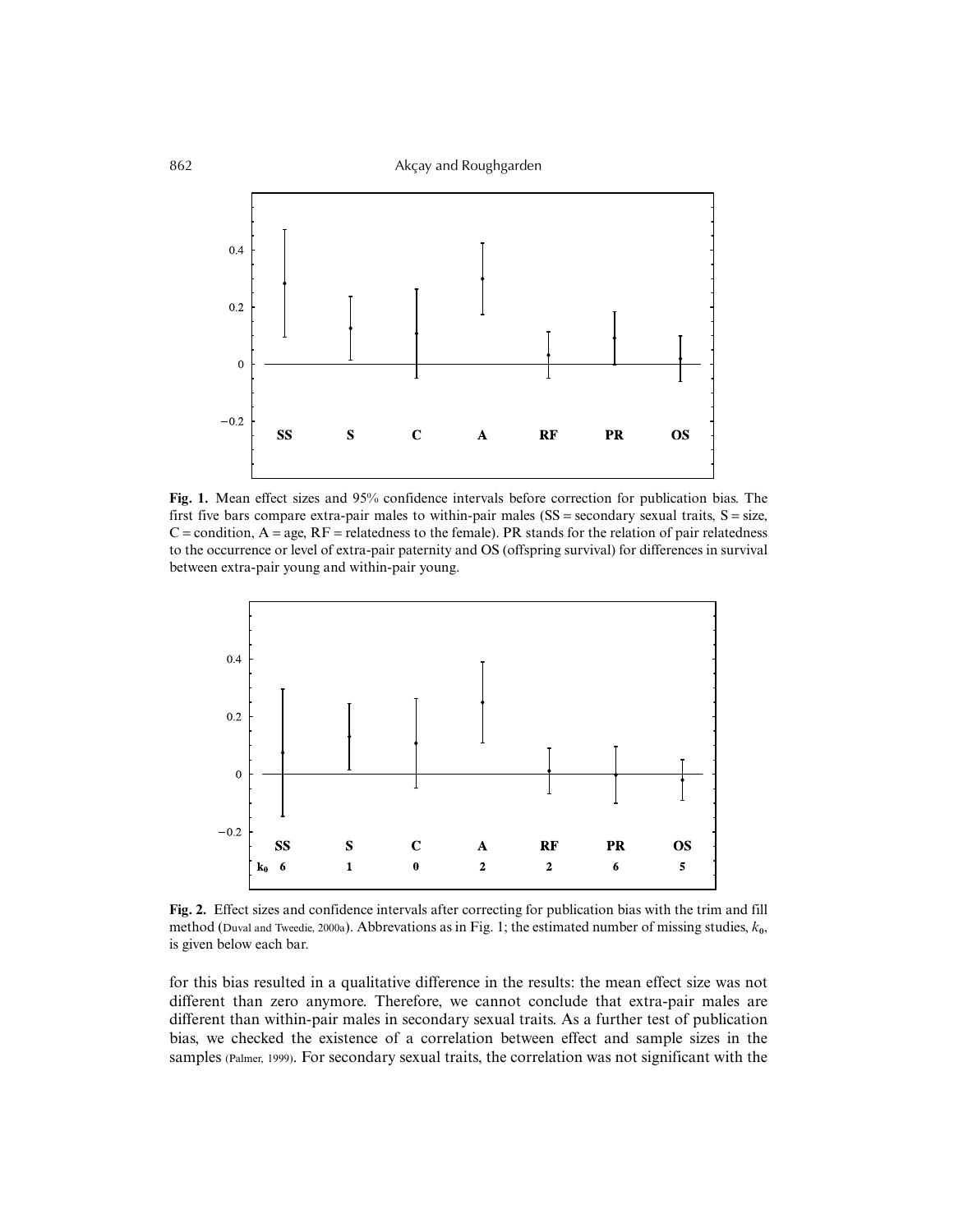complete sample, but did become so when two outliers with very large effect sizes (one negative, one positive) were removed  $(r = -0.499$ , one-tailed  $P = 0.017$ ). Interestingly, both of these outliers (Hasselquist *et al.*, 1996; Marshall *et al.*, 2007) compared the same trait (repertoire size) in two species within the same genus (*Acrocephalus*). We conducted the meta-analysis again, with these outliers excluded, which resulted in a considerably smaller mean effect size before correction that also became non-significant after correcting for bias (not shown).

The most widely considered version of the compatible genes hypothesis predicts a correlation between incidence of extra-pair paternity and the relatedness of social mates. To evaluate this prediction, we compiled effect sizes from 23 studies. Effect sizes were highly heterogeneous in the sample ( $Q = 86.99$ ,  $P = 0$ ). The estimate for mean effect size using random effects models bordered on being significantly different than zero (*¯r***relatedness** = 0.0926, 95% CI = −0.0009, 0.1845; Fig. 1). There was a significant indication of publication bias  $[k_0 = 6, P \approx 0.03$  (from table 4 in Duval and Tweedie, 2000b)]. When adjusted for bias using trim and fill, the effect size changed sign and became decidedly non-significant. The correlation between sample and effect sizes was nearly significant  $(r = -0.3515)$ , one-tailed  $P = 0.05$ ), and became highly significant when one isolated outlier with large negative effect size (Rätti *et al.*, 1995) was excluded  $(r = -0.5408$ , one-tailed  $P = 0.005$ ). When the analysis was repeated with this outlier, the uncorrected effect size was positive and significantly different than zero, but the significance disappeared when publication bias was accounted for (not shown).

Lastly, we compare how well extra-pair young survive to the next breeding season relative to within-pair young. For that, we collate data from 10 studies, on six species. For this sample of studies, the hypothesis of homogeneity could not be rejected  $(Q=2.02,$  $P = 0.996$ , so we estimate the mean effect size using a fixed effects model. The average effect size was small, and not significantly different than zero  $(\vec{r}_{\text{survival}} = 0.0197, 95\% \text{ CI} = -0.0597,$ 0.0989; Fig. 1). After accounting for publication bias, the mean effect size was negative, but was still not significantly different than zero (Fig. 2).

#### **DISCUSSION**

What conclusions can be drawn from the patterns documented? We can answer this question in a variety of ways. Below, we present some alternatives ranging from conservative interpretations to stronger inferences, first focusing on the good genes hypothesis and then the compatible genes hypothesis.

#### **Do 'good genes' drive extra-pair paternity?**

Perhaps the most conservative conclusion from our review would be that no conclusion can be made. One can argue that studies compiled here 'may not have been able to test the appropriate hypotheses adequately' (Anonymous). Specifically, genetic benefits need to be considered in a multi-player interaction scheme (Westneat and Stewart, 2003), where ecological constraints could restrict extra-pair copulation behaviour [e.g. the 'constrained female hypothesis' (Gowaty, 1996)]. This can mask the patterns of extra-pair paternity expected from the good genes hypothesis alone. However, if the good genes hypothesis still holds, its predictions about differences between extra-pair and within-pair males and extra-pair young and within-pair young should remain unaffected. This is because these comparisons are made among the females that did have extra-pair copulations despite constraints, which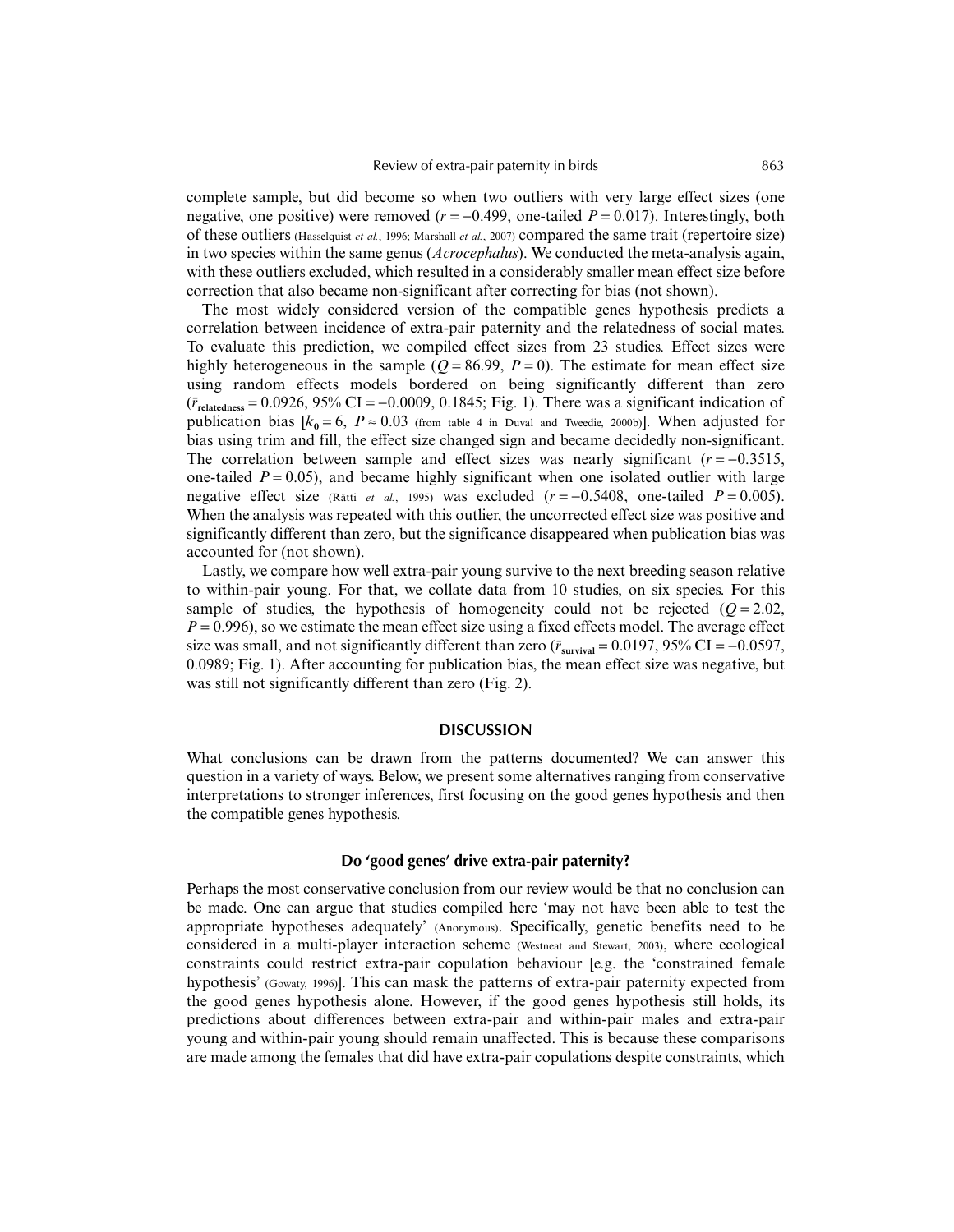the good genes hypothesis predicts should result in genetic benefits. Nonetheless, this argument is correct in pointing out that ecological constraints are important and remain largely understudied, regardless of the truth of the good genes hypothesis.

Another position is to 'view the glass as half full', and claim that the compiled data actually support the good genes hypothesis. If we had 100 studies that test an hypothesis at the 0.05 significance level, and the good genes hypothesis was not true, we would expect only 5 of them to show significant results. Therefore, the presence of 42% of papers showing significant effects might be interpreted as actually supporting the good genes hypothesis, or at least not rejecting it. A factor that would weaken this argument is that each study usually contains many tests of the good genes hypothesis without necessarily applying the relevant statistical corrections. Thus, acceptance of the hypothesis is usually more likely than the 0.05 significance level. Furthermore, it is common practice to 'mine' or partition data to find a significant correlation between paternity patterns and a variable that might be of relevance (e.g. Forstmeier *et al.*, 2002; Delhey *et al.*, 2003). While such practices do not necessarily affect the validity of individual studies or their conclusions, they would increase the frequency of studies that by chance alone support the good genes hypothesis, even under the null hypothesis that it is not true. The quantitative meta-analysis we present here should address such concerns. Its results lend only partial support to the good genes hypothesis (see below).

One can argue that the good genes hypothesis need not explain extra-pair paternity in all species, but may be valid only in a subset of species where it is supported. To be complete and testable, this argument needs a 'meta-theory' that specifies when to expect the good genes hypothesis to be important and when not. We are unaware of any such proposal, save one that predicts the good genes hypothesis should be more important when additive genetic variation is higher (Petrie *et al.*, 1998). Nonetheless, the idea of a meta-theory predicting different selection pressures in different taxa and contexts is an intuitively appealing one, again regardless of the truth of the good genes hypothesis.

Finally, one can conclude that genetic benefits are not supported with available evidence. This is the position we favour, for the following reasons. In more than half of the species, the good genes hypothesis has not been demonstrated. This is clearly not a result of smaller sample sizes or fewer studies. Moreover, in species where there is some evidence for the good genes hypothesis, different populations and closely related species frequently report evidence against it. Blue tits, *Parus caeruleus*, are a case in point. The relationship between paternity and male survival or strophe length that was found in one population (Kempenaers *et al.*, 1992, 1997) is not found in others (Krokene *et al.*, 1998; Charmantier *et al.*, 2004; Poesel *et al.*, 2006). Contradictory relations between paternity loss and gain and male ornamentation have been documented in the same population (Delhey *et al.*, 2003, 2007). Finally, no evidence in support of the good genes hypothesis was found in closely related species, the great tit [*Parus major* (Krokene *et al.*, 1998; Lubjuhn *et al.*, 1999)] and the coal tit [*Parus ater* (Dietrich *et al.*, 2004; Schmoll *et al.*, 2003, 2005)], despite comparable effort and similar or higher rates of extra-pair paternity. Such inconsistent patterns undermine the strength of support even in species which are listed as supporting the good genes hypothesis.

Further evidence against the good genes hypothesis comes from our meta-analysis on two of its important predictions. The first prediction, that extra-pair males should be of higher 'quality' than within-pair males, seems to be only partially true. Specifically, we find that extra-pair males on average tend to be larger and older than within-pair males, but not different in terms of expression of secondary sexual traits or body condition. The absence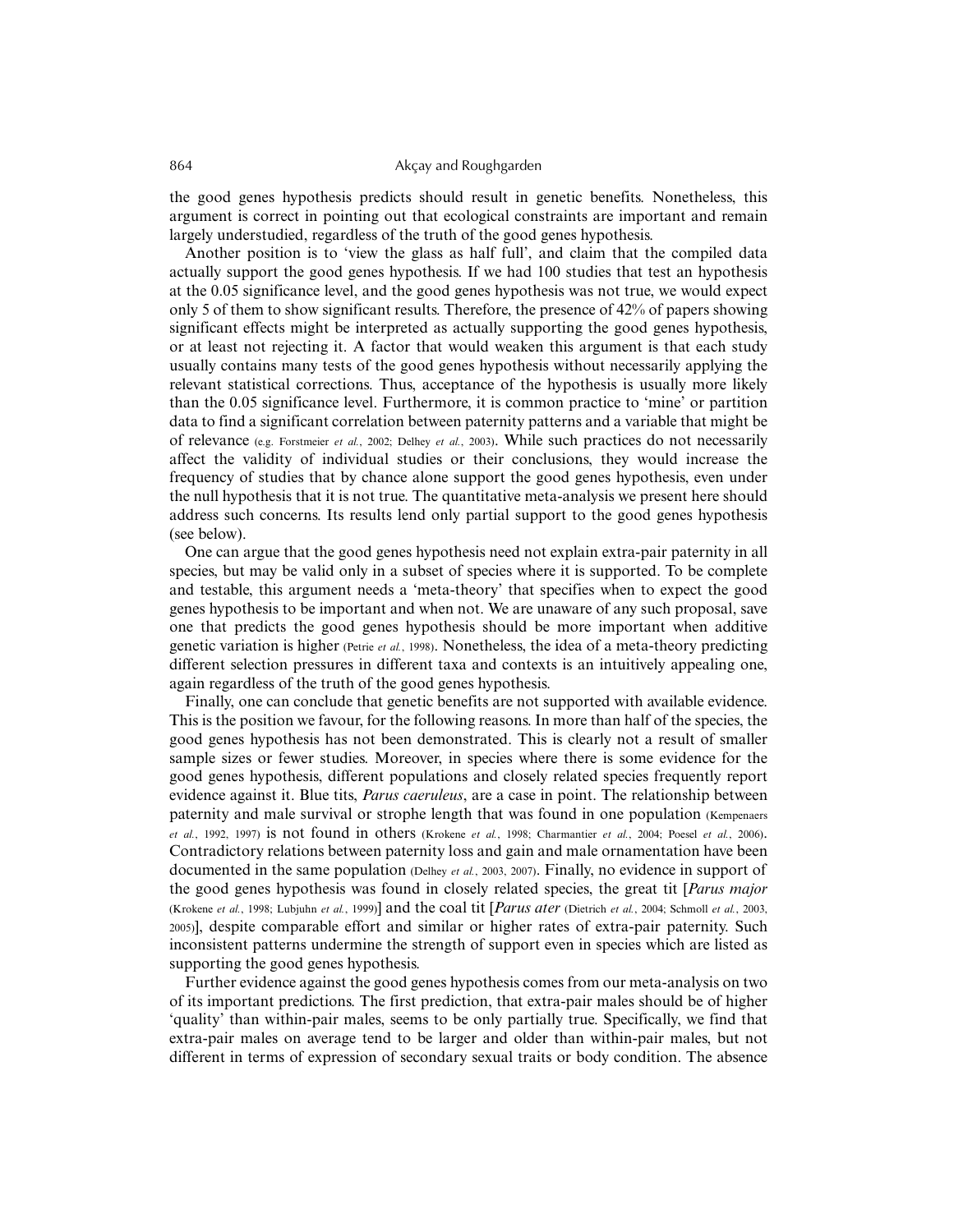of a difference in secondary sexual characteristics and phenotypic condition (which includes survival) is especially troubling for the good genes hypothesis: conventional wisdom regards secondary sexual traits as indicators of phenotypic condition, which is thought to stem from genetic quality (Hasselquist *et al.*, 1996; Forstmeier *et al.*, 2002). It is also interesting that we found significant publication bias in the test for secondary sexual traits. A possible explanation lies in the fact that the comparison between extra-pair and within-pair males is secondary to correlations between within-pair paternity and male traits, since additional analysis usually is required to assign extra-pair young to sires. It might be that such analysis is less likely to be conducted when correlations between paternity and secondary sexual traits is small or absent.

On the other hand, a difference in size and age can be taken to indicate that females might be gaining indirect benefits for their offspring by having extra-pair copulations. Specifically, if there is a correlation between size and fitness, and size is heritable, that might mean that extra-pair young have higher fitness than within-pair young. The magnitude of this difference can be estimated from our results as  $h^2 \times r_{\text{fitness}} \times \bar{r}_{\text{size}}$ , where  $h^2$  is the heritability of size and  $r_{\text{fitness}}$  is the genetic correlation between size and fitness. Assuming  $h^2 = 0.6$  and  $r_{\text{fitness}} = 0.3$ , both conservatively high figures (Qvarnström *et al.*, 2006), we arrive at 0.0235 as the estimated effect size for the difference in fitness between extra-pair young and withinpair young due to the difference in size of their sires. This figure is admittedly small, which means that indirect selection on extra-pair copulation behaviour through this effect will be weak at best. For age, the effect size is higher, but of course age itself is not heritable. There is an unresolved theoretical question whether age can indicate genetic quality (Kokko and Lindström, 1996; Beck and Powell 2000). Most empirical support for age as an indicator of quality comes from the extra-pair paternity literature (Brooks and Kemp, 2001), but that interpretation depends on acceptance of the good genes hypothesis as the main cause of extra-pair paternity, which would make the argument circular. For both size and age, alternative mechanisms might be creating these patterns, such as sexual conflict (Arnqvist and Rowe, 2005) or direct benefits (E. Akçay and J. Roughgarden, in preparation).

Finally, the absence of a difference between extra-pair young and within-pair young in survival provides the strongest evidence against the good genes hypothesis. Most studies of good genes deal with genetic viability benefits to the offspring. The studies we collated demonstrate that empirical evidence does not support this notion. This finding concurs with a previous meta-analysis by Arnqvist and Rowe (2005), but unlike Arnqvist and Rowe (2005), we use direct measurements of offspring viability. The good genes effect can also operate through increased attractiveness, rather than viability of offspring, but this possibility has not been tested adequately. The only study accounting for attractiveness as well as viability found no significant differences between number of grandchildren produced to the female through extra-pair young and within-pair young (Schmoll *et al.*, 2005).

#### **Do females seek compatible genes?**

The compatible genes hypothesis is a relative newcomer to the extra-pair paternity literature, but several studies have now accumulated. Our database shows that the overall pattern is not different than that for the good genes hypothesis, therefore the same arguments as the good genes hypothesis also apply to the compatible genes hypothesis. We also present here the first meta-analysis to our knowledge that evaluates the compatible genes hypothesis. We first compared extra-pair males with within-pair males in their relatedness to the female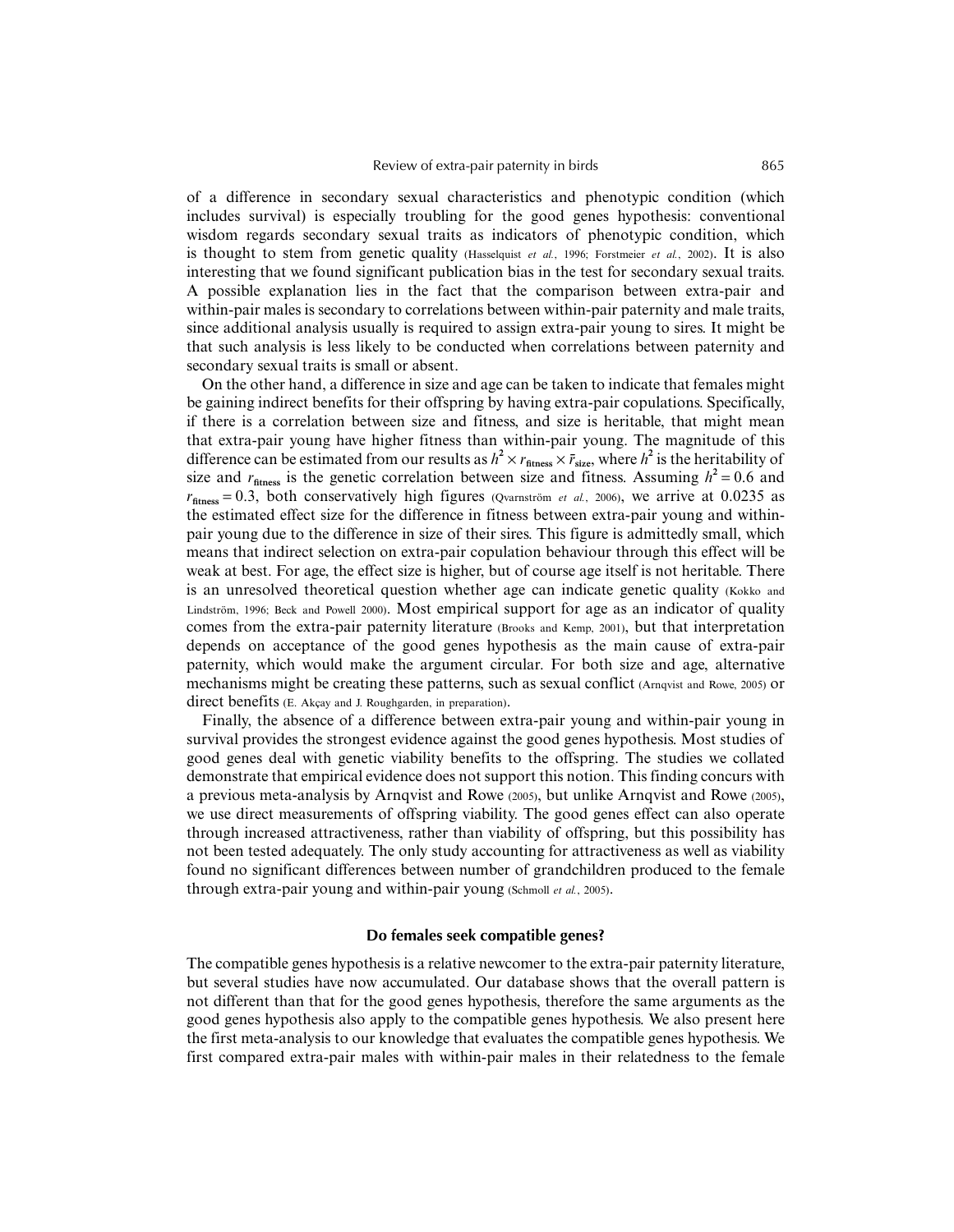they sired offspring with. Contrary to the compatible genes hypothesis, our combined estimate was not significantly different than zero. We also compiled correlation coefficients between genetic similarity and the occurrence of extra-pair paternity. This test also resulted in non-significant effect sizes, also contrary to the compatible genes hypothesis. Thus, despite some recent prominent reports (Blomqvist *et al.*, 2002), genetic similarity between socially paired individuals seems not to play any role in the occurrence of extra-pair paternity. Avoidance of inbreeding depression is not the only possible mechanism by which the compatible genes hypothesis might work. Other proposals include that females simply try to increase genetic variation with brood, as a 'bet-hedging' strategy. This predicts that extra-pair young should occur randomly with respect to broods, which is almost always rejected by the data. Additional alternatives such as avoiding genetic incompatibility that might arise from sexually antagonistic evolution (Zeh and Zeh, 1996) have been suggested, but to our knowledge they have not been tested in the context of extra-pair paternity so far.

#### **Concluding remarks**

We present the most comprehensive compilation to date of published evidence testing the genetic benefits hypotheses. Our aims were two-fold. First, we wanted to compile all available evidence to see the overall pattern. Too often, trends and accepted hypotheses in behavioural ecology are determined by the momentum of a few high-profile studies, even if their results are shown later not to be generalizable (e.g. Kempenaers *et al.*, 1992; Hasselquist *et al.*, 1996; Blomqvist *et al.*, 2002). Researchers working on the immediate question are often aware of such caveats, but workers asking different questions are not, and adopt such hypotheses as true for their reasoning. [An example is the discussion about whether age is an indicator of genetic quality (see above).] By documenting the overall pattern, we hope to help researchers to assess more accurately the state of the evidence when designing their studies and interpreting their results.

Our second aim was to contribute to the recently started discussion on the actual truth of genetic benefits hypotheses. Like previous reviews, we find that the evidence challenges genetic benefits status as the widely accepted cause of extra-pair paternity. Alternative hypotheses are needed. Like Westneat and Stewart (2003), we believe that more attention should be focused on the interactions between parties involved in the extra-pair paternity phenomenon. Unlike them, however, we believe that such interactions can also be of a cooperative nature, and involve exchange of direct benefits. We outline our reasoning for this in a companion paper that also presents a model of extra-pair paternity through agreements that stabilize a social offspring-rearing system with economic monogamy (Akçay and Roughgarden, in preparation). In any case, an approach focusing on interactions (involving either conflict or cooperation) seems to be the most promising direction to further our understanding of the phenomenon of extra-pair paternity.

#### **REFERENCES**

Arnqvist, G. and Rowe, L. 2005. *Sexual Conflict*. Princeton, NJ: Princeton University Press.

- Beck, C.W. and Powell, L.A. 2000. Evolution of female mate choice based on male age: are older males better mates? *Evol. Ecol. Res.*, **2**: 107–118.
- Blomqvist, D., Andersson, M., Küpper, C., Cuthill, I.C., Kis, J., Lanctot, R.B. *et al.*, 2002. Genetic similarity between mates and extra-pair parentage in three species of shorebirds. *Nature*, **419**: 613–615.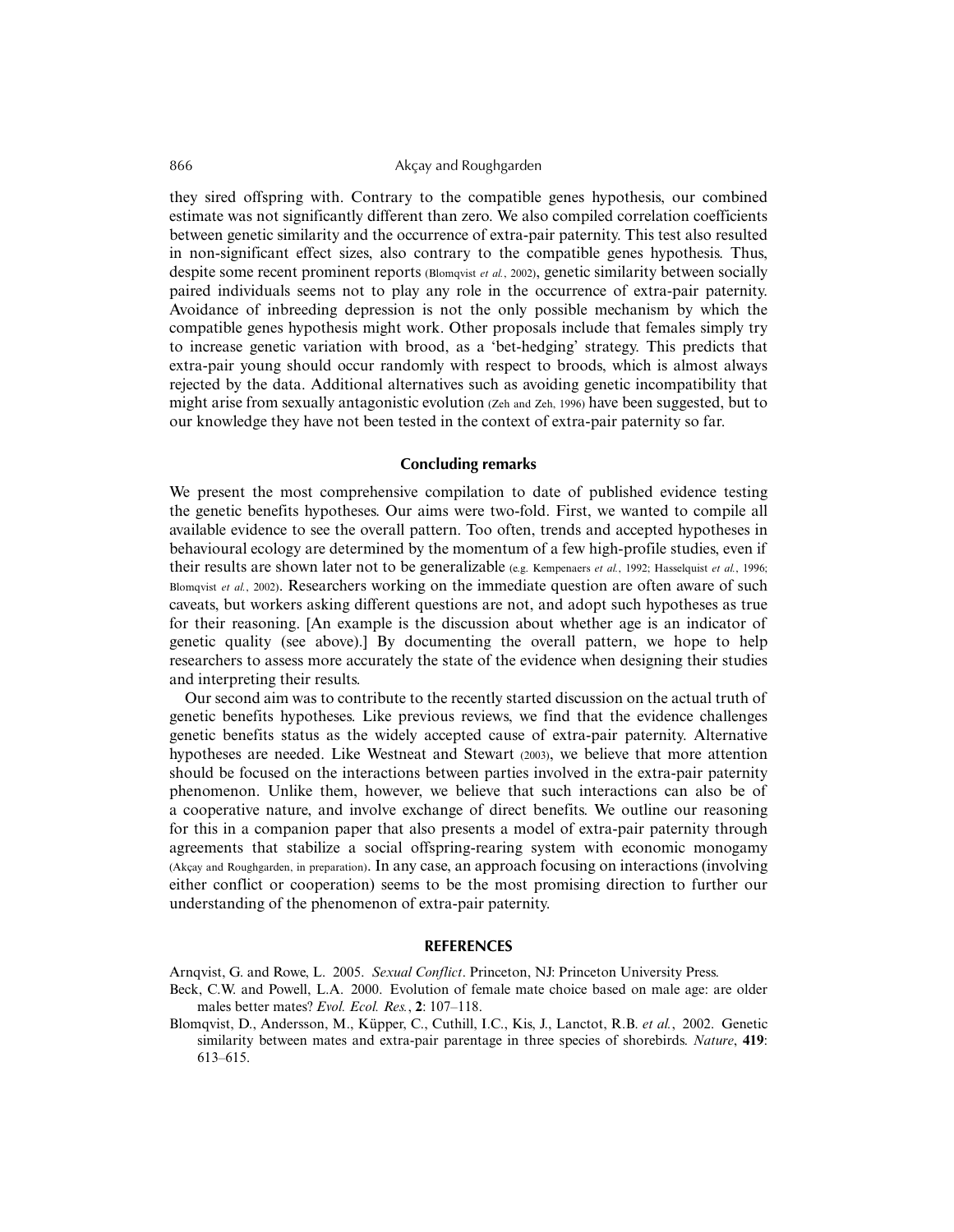- Brooks, R. and Kemp, D.J. 2001. Can older males deliver the good genes? *Trends Ecol. Evol.*, **16**: 308–313.
- Charmantier, A., Blondel, J., Perret, P. and Lambrechts, M.M. 2004. Do extra-pair paternities provide genetic benefits for female blue tits *Parus caeruleus*? *J. Avian Biol.*, **35**: 524–532.
- Delhey, K., Johnsen, A., Peters, A., Andersson, S. and Kempenaers, B. 2003. Paternity analysis reveals opposing selection pressures on crown coloration in the blue tit (*Parus caeruleus*). *Proc. R. Soc. Lond. B*, **270**: 2057–2063.
- Delhey, K., Peters, A., Johnsen, A. and Kempenaers, B. 2007. Fertilization success and UV ornamentation in blue tits *Cyanistes caeruleus*: correlational and experimental evidence. *Behav. Ecol.*, **18**: 399–409.
- Dietrich, V., Schmoll, T., Winkel, W., Epplen, J.T. and Lubjuhn, T. 2004. Cuckoldry and recapture probability of adult males are not related in the socially monogamous coal tit (parus ater). *J. Ornithol.*, **145**: 327–333.
- Dunlap, W.P., Cortina, J.M., Vaslow, J.B. and Burke, M.J. 1996. Meta-analysis of experiments with matched groups or repeated measures designs. *Psychological Methods*, **1**: 170–177.
- Duval, S. and Tweedie, R. 2000a. A nonparametric 'trim and fill' method of accounting for publication bias in meta-analysis. *J. Am. Stat. Assoc.*, **95**: 89–98.
- Duval, S. and Tweedie, R. 2000b. Trim and fill: a simple funnel-plot-based method of testing and adjusting for publication bias in meta-analysis. *Biometrics*, **54**: 455–463.
- Foerster, K., Delhey, K., Johnsen, A., Lifjeld, J.T. and Kempenaers, B. 2003. Females increase offspring heterozygosity and fitness through extra-pair matings. *Nature*, **425**: 714–717.
- Forstmeier, W., Kempenaers, B., Meyer, A. and Leisler, B. 2002. A novel song parameter correlates with extra-pair paternity and reflects male longevity. *Proc. R. Soc. Lond. B*, **269**: 1479–1485.
- Gowaty, P.A. 1996. Battles of the sexes and origins of monogamy. In *Partnerships in Birds* (J.M. Black, ed.), pp. 21–52. Oxford: Oxford University Press.
- Gray, E.M. 1997. Female red-winged blackbirds accrue material benefits from copulating with extra-pair males. *Anim. Behav.*, **53**: 625–639.
- Griffith, S.C. 2007. The evolution of infidelity in socially monogamous passerines: neglected components of direct and indirect selection. *Am. Nat.*, **169**: 274–281.
- Griffith, S.C., Owens, I.P.F. and Thuman, K.A. 2002. Extra pair paternity in birds: a review of interspecific variation and adaptive function. *Molec. Ecol.*, **11**: 2195–2212.
- Hasselquist, D., Bensch, S. and von Schantz, T. 1996. Correlation between male song repertoire, extra-pair paternity and offspring survival in the great reed warbler. *Nature*, **381**: 229–232.
- Jennions, M.D. and Møller, A.P. 2002. Publication bias in ecology and evolution: an empirical assessment of the 'trim and fill' method. *Biol. Rev.*, **77**: 211–222.
- Jennions, M.D. and Petrie, M. 2000. Why do females mate multiply? A review of the genetic benefits. *Biol. Rev.*, **75**: 21–64.
- Johnsen, A., Andersen, V., Sunding, C. and Lifjeld, J.T. 2000. Female bluethroats enhance offspring immunocompetence through extra-pair copulations. *Nature*, **406**: 296–299.
- Kempenaers, B., Verheyen, G.R., Vandenbroeck, M., Burke, T., Vanbroeckhoven, C. and Dhondt, A.A. 1992. Extra-pair paternity results from female preference for high-quality males in the blue tit. *Nature (Lond.)*, **357**: 494–496.
- Kempenaers, B., Verheyren, G.R. and Dhondt, A.A. 1997. Extrapair paternity in the blue tit *Parus caeruleus*: female choice, male characteristics, and offspring quality. *Behav. Ecol.*, **8**: 481–492.
- Kokko, H. and Lindström, J. 1996. Evolution of female preferences for old males. *Proc. R. Soc. Lond. B*, **263**: 1533–1538.
- Krokene, C., Rigstad, K., Dale, M. and Lifjeld, J.T. 1998. The function of extrapair paternity in blue tits and great tits: good genes or fertility insurance? *Behav. Ecol.*, **9**: 649–656.
- Lubjuhn, T., Strohbach, S., Brun, J., Gerken, T. and Epplen, J.T. 1999. Extra-pair paternity in great tits *Parus major* – a long term study. *Behaviour*, **136**: 1157–1172.